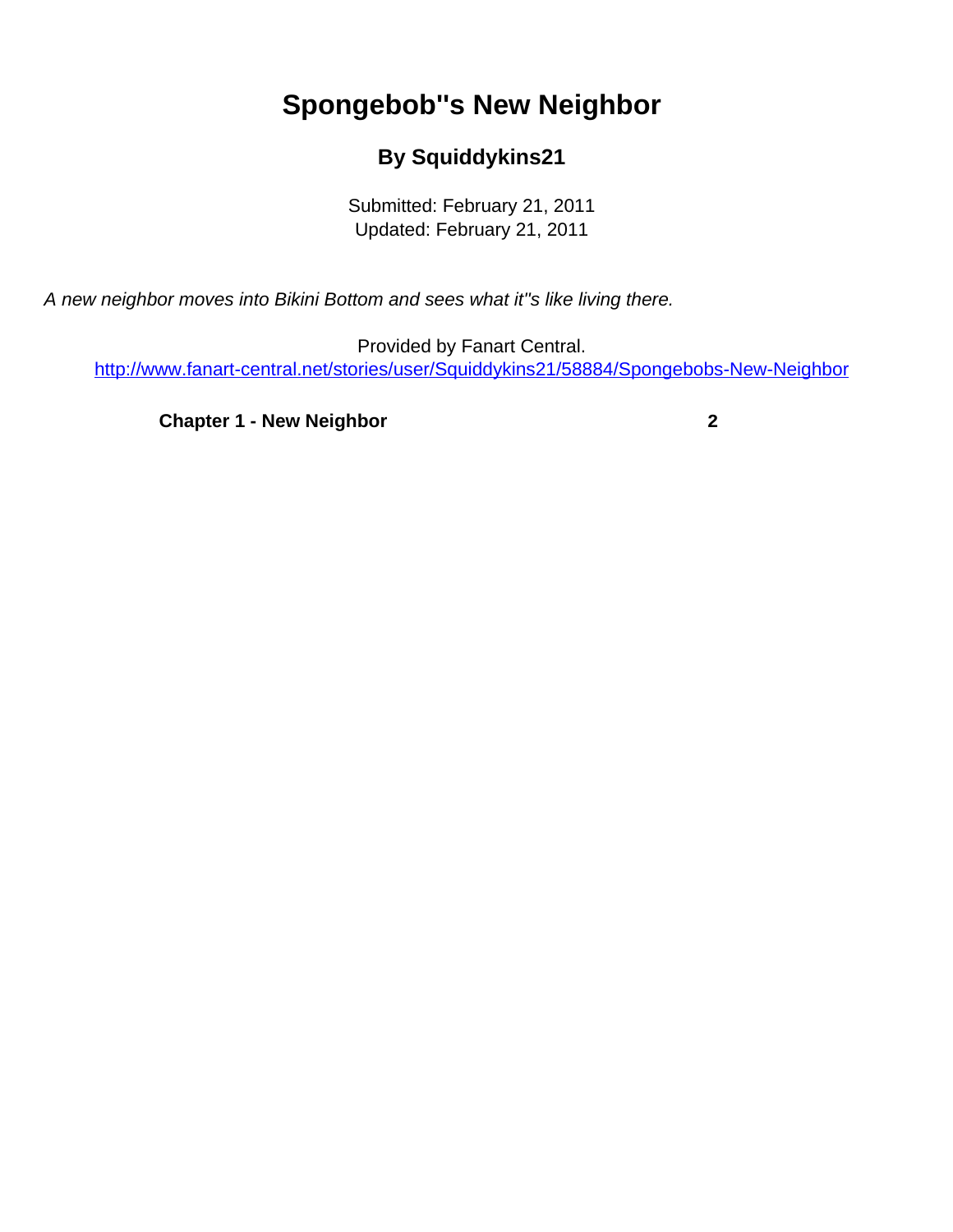## **1 - New Neighbor**

<span id="page-1-0"></span>Here in Bikini Bottom, the weather is nice, the mollusks are chirping, and the sound of... peacefulness is all around the citizens of Bikini Bottom. Everyone seemed to be having a good time, however, except for one sea creature... Squidward Tentacles.

Currently, the yellow sponge and the pink starfish were playing outside of Squidward's front yard, which really annoys him.

Spongebob giggled. "Oh, Paaaatrick!" he said in a sing-song-y voice.

Patrick stiffly laughed and snickered.

"You're it!" Spongebob exclaimed, pointing at Patrick's shoulder.

Patrick laughed loudly now. "I'm it! I'm it! I'm it!"

Spongebob smiled and took off at a running start. Then, Patrick chased after him playfully.

\*\*\*\*

Back with Squidward, he was upstairs in the painting room, where he loved to paint self-portraits. He grabbed a paintbrush in his right tentacle and a color palette in his left tentacle and started to paint, hopefully to keep Spongebob and Patrick off his mind. He wasn't gonna let those two idiots get to him...

Squidward gulped and started to stroke lightly with the paintbrush on the paper. Slowly... slowly... then...

Spongebob's annoying laughter from outside startled him. "A-ha-ha-ha-ha-ha-ha-ha-ha-ha-ha!"

Because of that, Squidward squinted a little and made him drop the paintbrush and the color palette he held in his left tentacle! The paint was all over the floor and rug now, which made a huge mess!

"D'oh! Not on the rug!" Squidward complained. "Grrrr..." he growled. He is so fed up with Spongebob and Patrick's silly ways. He couldn't take it anymore!

Squidward opened up the window and stuck his head out. "Hey! You two, will you PLEASE quit making all that noise?! I'm trying to paint here! You made me drop paint all over the floor!" he scolded.

Spongebob chuckled. "Sorry, Squidward. Patrick and I were playing tag! Would you like to join us?"

Squidward stammered. "I... wait, what? Join YOU? Like that'll ever happen! I will NEVER, and I mean NEVER play with you! Ever!" he yelled.

Patrick rolled his eyes. "What a loser."